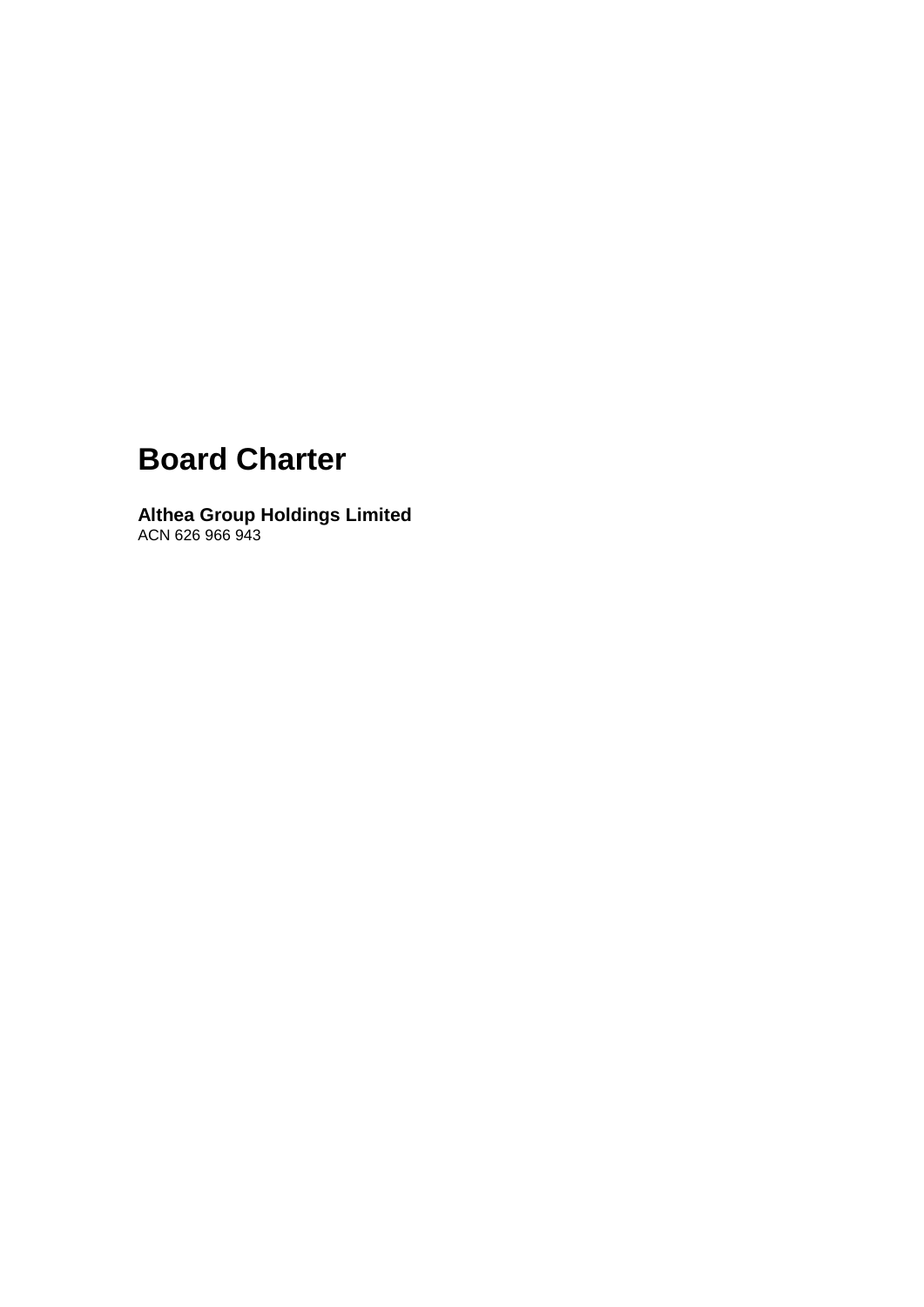## **Board Charter**

## **1 Introduction**

- 1.1 This Board Charter has been developed and approved by the Board of Althea Group Holdings Limited (**Company**) to outline the manner in which the Board discharges its responsibilities.
- 1.2 The powers and duties of individual Directors are set out in the Constitution and at law.

## **2 Role and Responsibilities of the Board**

- 2.1 The Board is responsible for, and has the authority to determine, all matters relating to the strategic direction, policies, practices, goals for management and the operation of the Company. Without intending to limit this general role of the Board, the specific functions and responsibilities of the Board include:
	- (1) providing leadership and approving the strategic objectives of the Company and establishing goals to promote their achievement;
	- (2) monitoring the operational and financial position and performance of the Company;
	- (3) implementing procedures to allow Directors to inform themselves of the Company's business and financial status;
	- (4) establishing investment criteria including acquisitions and divestments, approving investments, and implementing ongoing evaluations of investments against such criteria;
	- (5) determining dividend policy and the amount, nature and timing of dividends to be paid (if any);
	- (6) approving and monitoring the progress of major capital expenditure, capital management and major acquisitions and divestitures;
	- (7) providing oversight of the Company, including its control and accountability systems;
	- (8) establishing written policies on compliance, risk oversight and management;
	- (9) setting appropriate levels of delegated authority to management;
	- (10) assessing and determining whether to accept risks beyond the delegated authority provided to management;
	- (11) overseeing management's implementation of the Company's strategic objectives and its performance generally;
	- (12) reviewing, ratifying and monitoring systems of risk management and internal compliance and control, codes of conduct and legal compliance, in conjunction with the Company's Audit, Risk and Compliance Management Committee, and ensuring they are operating effectively;
	- (13) appointing and removing the Chief Executive Officer (or equivalent) (**CEO**) and monitoring their performance;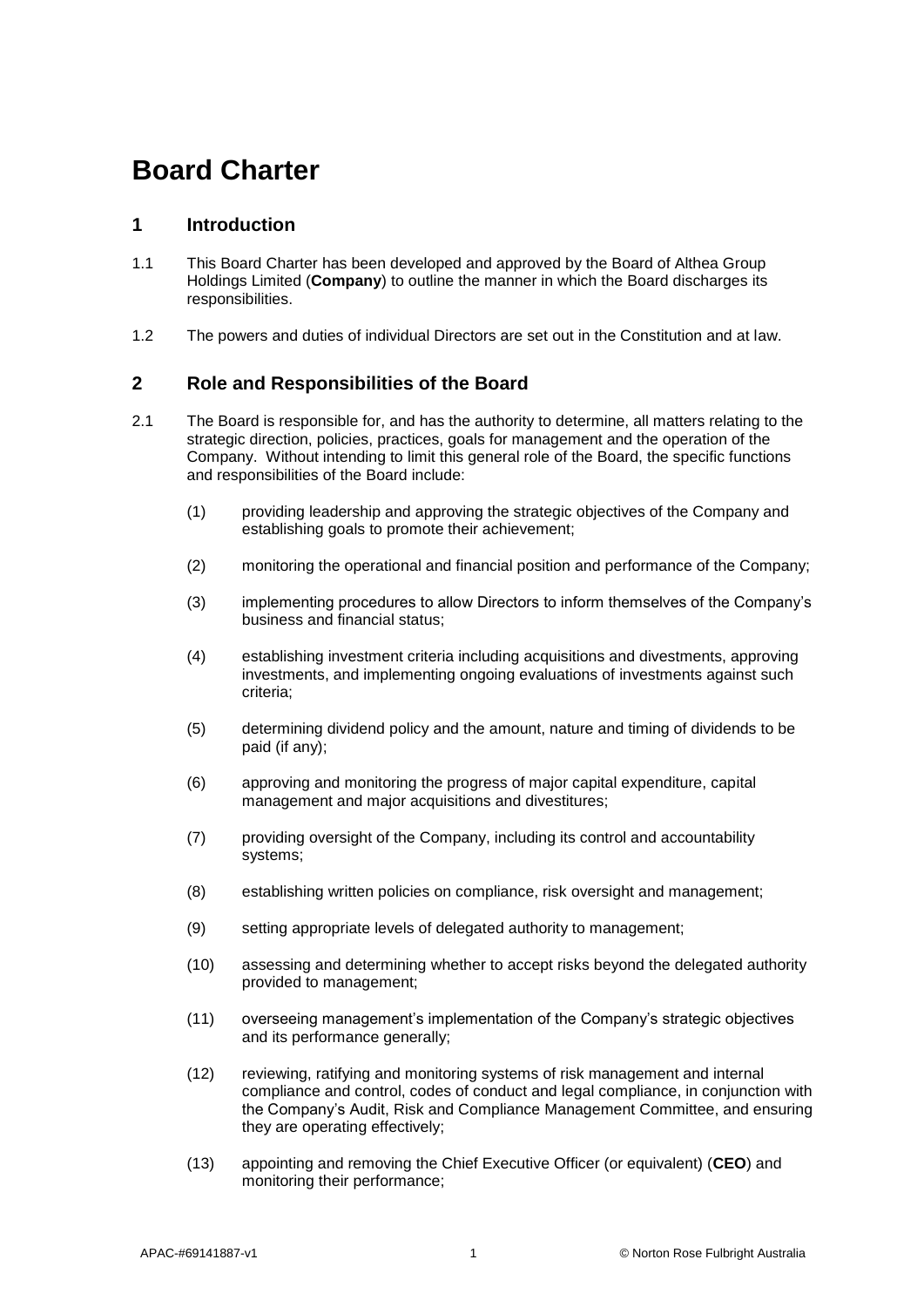- (14) appointing and removing other senior executives (including senior and key officers of the Company) (**Senior Executives**) in consultation with the CEO, or where appropriate through delegation to the CEO;
- (15) ratifying the appointment of the Directors and, where appropriate or applicable, the Company's secretary (**Secretary**);
- (16) approving the Company's remuneration framework and succession plans;
- (17) identifying business risks facing the Company and using reasonable endeavours to ensure that appropriate monitoring and reporting internal controls are in place to manage such risks;
- (18) approving and monitoring financial and other reporting and disclosure, including the Company's budgets and the external audit;
- (19) calling meetings of members;
- (20) using reasonable endeavours to ensure the Company complies with its responsibilities under the *Corporations Act 2001* (Cth), the Company's Constitution, the ASX Listing Rules and other relevant laws;
- (21) to the extent practicable ensuring that the Company's workforce, including its Board of Directors, is made up of individuals with diverse skills, values, backgrounds and experience to the benefit of the Company.
- (22) from time to time considering the social, ethical and environmental impact of the Company's activities, setting standards and monitoring compliance with the Company's sustainability policies and practices;
- (23) exercising due care and diligence and sound business judgment in the performance of those functions and responsibilities;
- (24) providing oversight and monitoring of Workplace Health & Safety (**WHS**) issues in the Company and considering appropriate WHS reports and information; and
- (25) using reasonable endeavours to ensure that appropriate resources are available to Senior Executives.
- 2.2 The Board should be provided with the information it needs to discharge its responsibilities effectively. The Senior Executives should supply the board with information in a form and timeframe, and of a quality that enables the board to discharge its duties effectively. Directors are entitled to request additional information where they consider such information necessary to make informed decisions.

## **3 Composition of the Board**

#### 3.1 **Size**

The Company's Constitution provides for the required quorum for a directors' meeting and sets out the manner in which the number of Directors of the Board is determined.

#### 3.2 **Independent Directors**

(1) To the extent practicable given the size and composition of the Board from time to time, the majority of Directors of the Company will be independent non-executive Directors.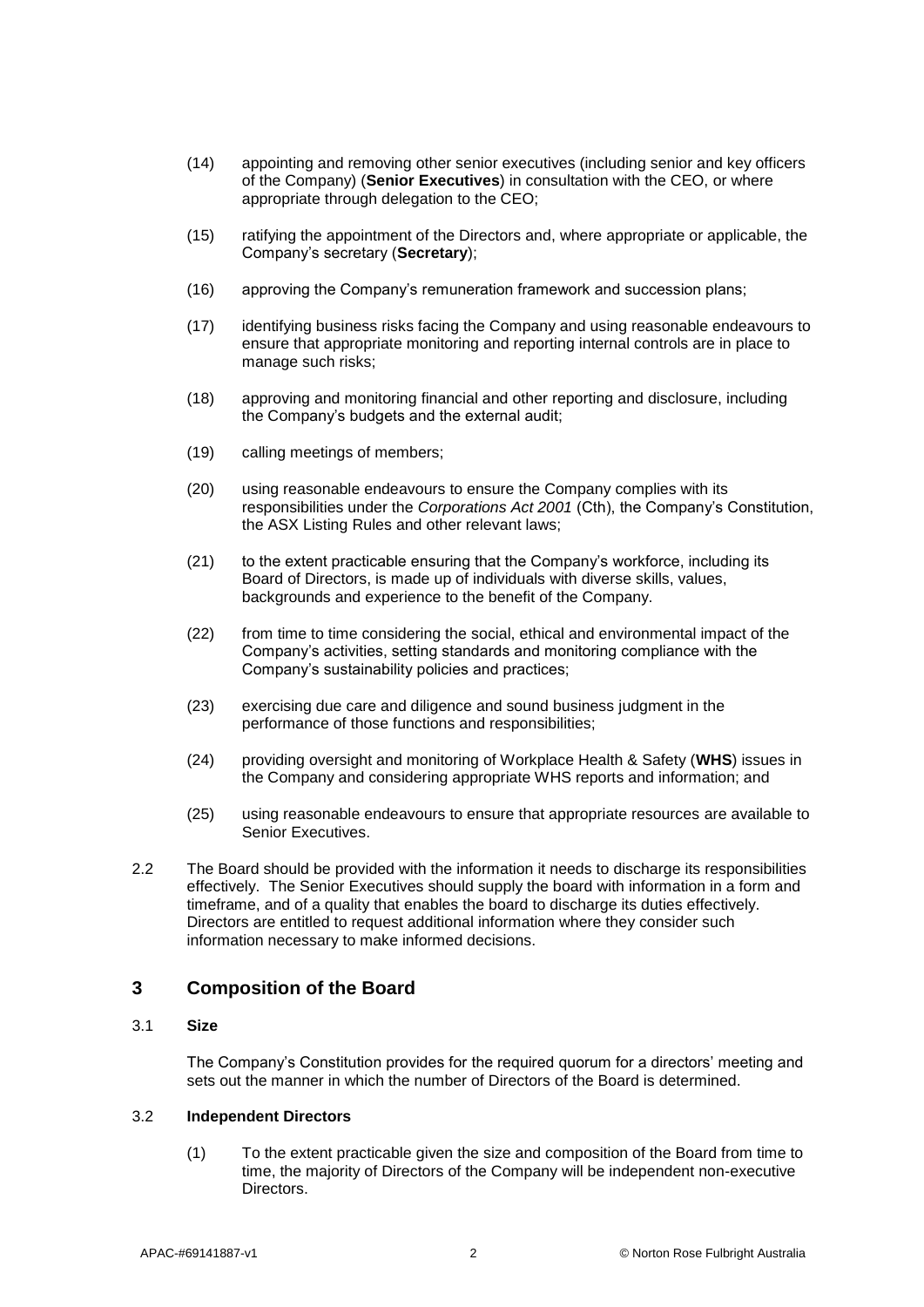- (2) The Board should regularly assess, at least annually, the independence of each Director, including each non-executive Director, and include this information on the Company's website together with the length of service of each Director.
- (3) When assessing the independence of the Directors, the Board should consider the factors set out in Box 2.3 of the ASX Corporate Governance Council's Principles and Recommendations (3rd Edition). If a Director has an interest, position, association or relationship of the type described in Box 2.3 but the Board is of the opinion that it does not compromise the independence of the Director, the Board may determine that Director to be independent and the nature of the interest, position, association or relationship in question and an explanation of why the Board is of that opinion should be included on the Company's website.
- (4) In the case of a change in a non-executive Director's interests, positions, associations or relationships, the assessment should be made as soon as is practicable after the Board becomes aware of the change. Should a Director's independent status change, this should be disclosed and explained in a timely manner to the market.

#### 3.3 **Expertise**

To the extent practicable, the Board will use reasonable endeavours to ensure that, collectively, it has the appropriate range of expertise to properly fulfil its responsibilities, including:

- (1) accounting;
- (2) finance and investment;
- (3) business generally;
- (4) international business expansion;
- (5) sales and marketing;
- (6) the Company's specific industry;
- (7) legal skills;
- (8) CEO-level experience; and
- (9) relevant technical experience.

#### 3.4 **Review**

- (1) The Board shall have a Board skills matrix setting out the mix of skills and diversity that the Board currently has or is looking to achieve and will disclose this as required.
- (2) The Board shall regularly review whether the Directors as a group have the range of expertise, skills, knowledge and operational and technical expertise relevant to the operation of the Company required to fulfil their role on the Board and on the board committees. Where gaps are identified, the Board should consider what training or development could be undertaken to bridge those gaps. This includes, in the case of a Director who does not have specialist accounting skills or knowledge, ensuring that the Director has a sufficient understanding of accounting matters to fulfil their responsibilities in relation to the Company's financial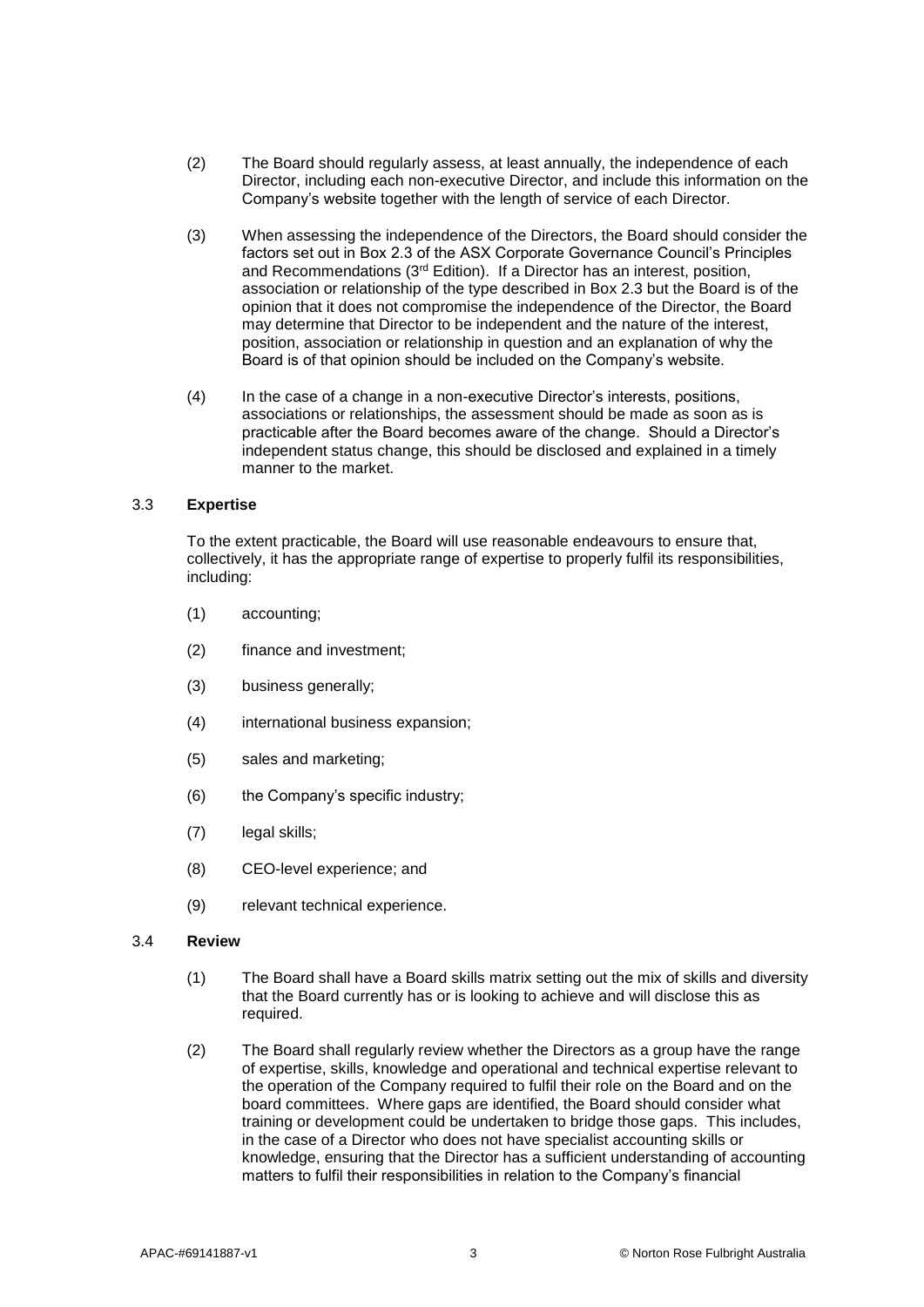statements. It also includes, for all Directors, ensuring that they receive ongoing briefings on developments in accounting standards.

## **4 Appointment of the Directors**

- 4.1 The Directors are appointed in accordance with the terms of the Company's Constitution.
- 4.2 The terms and conditions of the appointment and retirement of Directors will be set out in a letter of appointment.

## **5 Allocation of responsibilities**

#### 5.1 **Chair**

- (1) The Board elects the chairperson (**Chair**) in accordance with the Constitution. A deputy chair (**Deputy Chair**) may also be elected.
- (2) To the extent practicable given the size and composition of the Board from time to time, the Chair will be an independent Director who is selected on the basis of the person's achievements and record as a leader. The Chair's other positions should not be such that they are likely to hinder effective performance of that role.
- (3) The roles of the Chair and the CEO may not be exercised by the same individual.
- (4) The position of Chair will be reviewed by the Board at the first Board meeting following the annual general meeting. The Chair will authorise the expenses of all the other Directors and the CEO.
- (5) The Chair is responsible for leadership of the Board, for the efficient organisation and conduct of the Board's function, and for the briefing of all the Directors in relation to issues arising at Board meetings.
- (6) The Chair's specific duties are as set out in the Constitution and the Policies include:
	- (a) when present at a Board meeting, chair those Board meetings;
	- (b) establish the agenda for Board meetings in consultation with the CEO;
	- (c) ensure Board minutes properly reflect Board decisions;
	- (d) be the spokesperson for the Company at the annual general meeting and in the reporting of performance and profit figures; the CEO or the CEO's nominee will undertake all other public relations activities;
	- (e) maintain a regular dialogue with the CEO and Senior Executives, serving as a primary link between the Board and management and providing continuity between Board meetings;
	- (f) be the major point of contact between the Board and the CEO;
	- (g) be kept fully informed of current events by the CEO on all matters which may be of interest to the Directors; and
	- (h) regularly review with the CEO and such other Senior Executives as the CEO recommends, progress on important initiatives and significant issues facing the Company.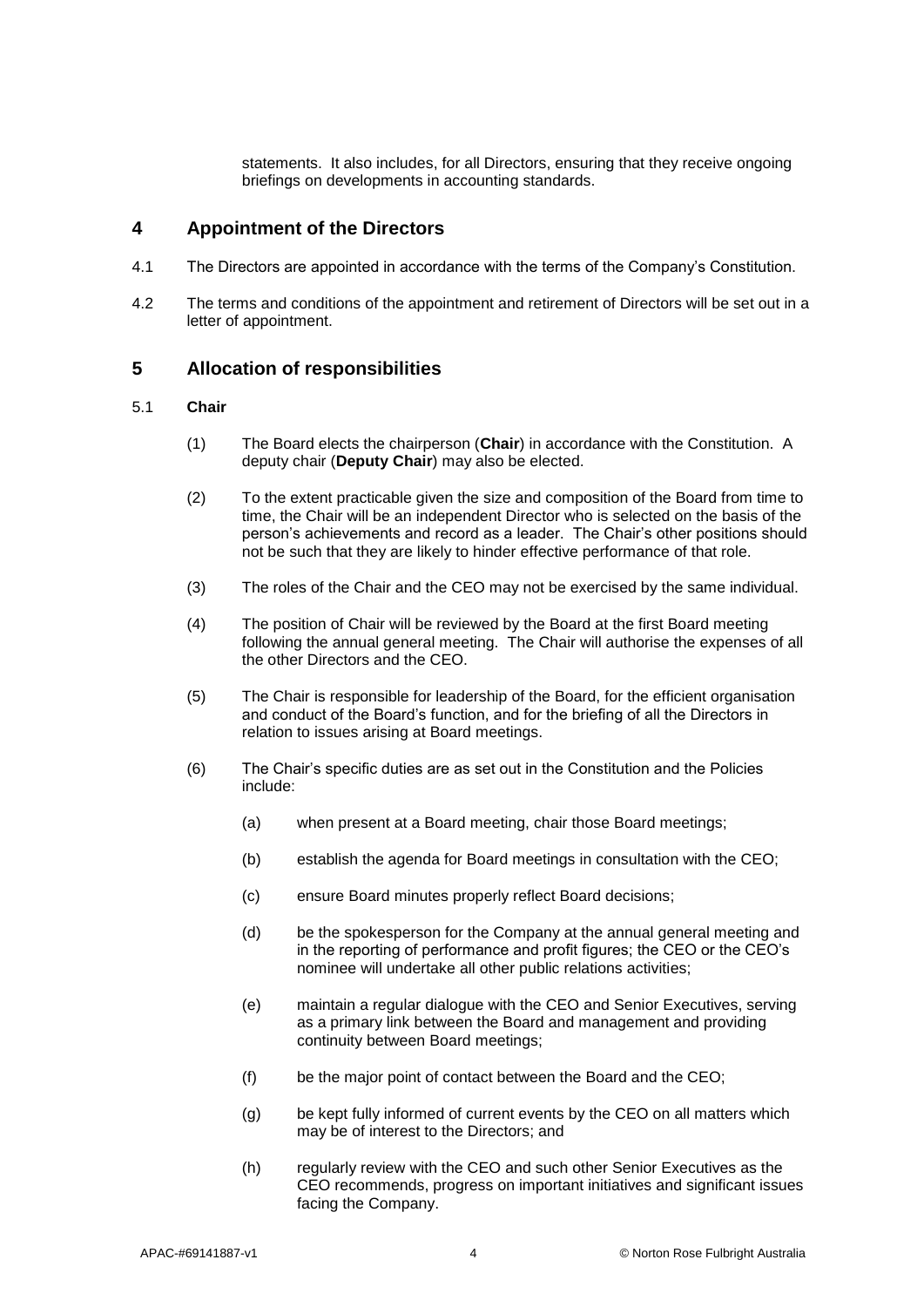- (7) The Chair is not entitled to vote or participate in the deliberations on any matter in which he or she has a personal interest, unless there is compliance with the Directors' interest provisions under the Constitution.
- (8) The Chair may be removed from office in accordance with the Constitution.

#### 5.2 **Individual Directors**

In accordance with statutory requirements and in keeping with developments at common law, the Directors have the following responsibilities:

- (1) exercise their powers and discharge their duties in good faith and in the best interests of the Company;
- (2) use their powers of office for a proper purpose and not for personal advantage or for the benefit of another party;
- (3) use due care and diligence;
- (4) make an effort (as is reasonably required in the circumstances) to become and remain familiar with the affairs of the Company;
- (5) review, question and challenge, where appropriate, the accuracy of the minutes and board papers;
- (6) actively engage in the conduct of board matters;
- (7) attend all Board meetings and Board functions unless there are valid reasons for non-attendance; and
- (8) commit the necessary time and energy to Board matters to ensure that they are contributing their best endeavours in the performance of their duties for the benefit of the Company, without placing undue reliance on other Directors or Senior Executives to fulfil these duties.

Each Director also should make themselves available for the Company Secretary.

#### 5.3 **The CEO**

- (1) The CEO is responsible for the ongoing management of the Company in accordance with the strategy, policies and programs approved by the Board.
- (2) The CEO's responsibilities include (but are not limited to):
	- (a) developing with the Board, a consensus for the Company's vision, strategy and direction;
	- (b) constructing, with the Company's Senior Executives, programs to implement this vision and strategy;
	- (c) identifying and negotiating the terms and conditions of appointment of Senior Executives for Board approval;
	- (d) endorsing the terms and conditions of appointment of all other staff members;
	- (e) providing strong leadership to, and effective management of, the Company in order to: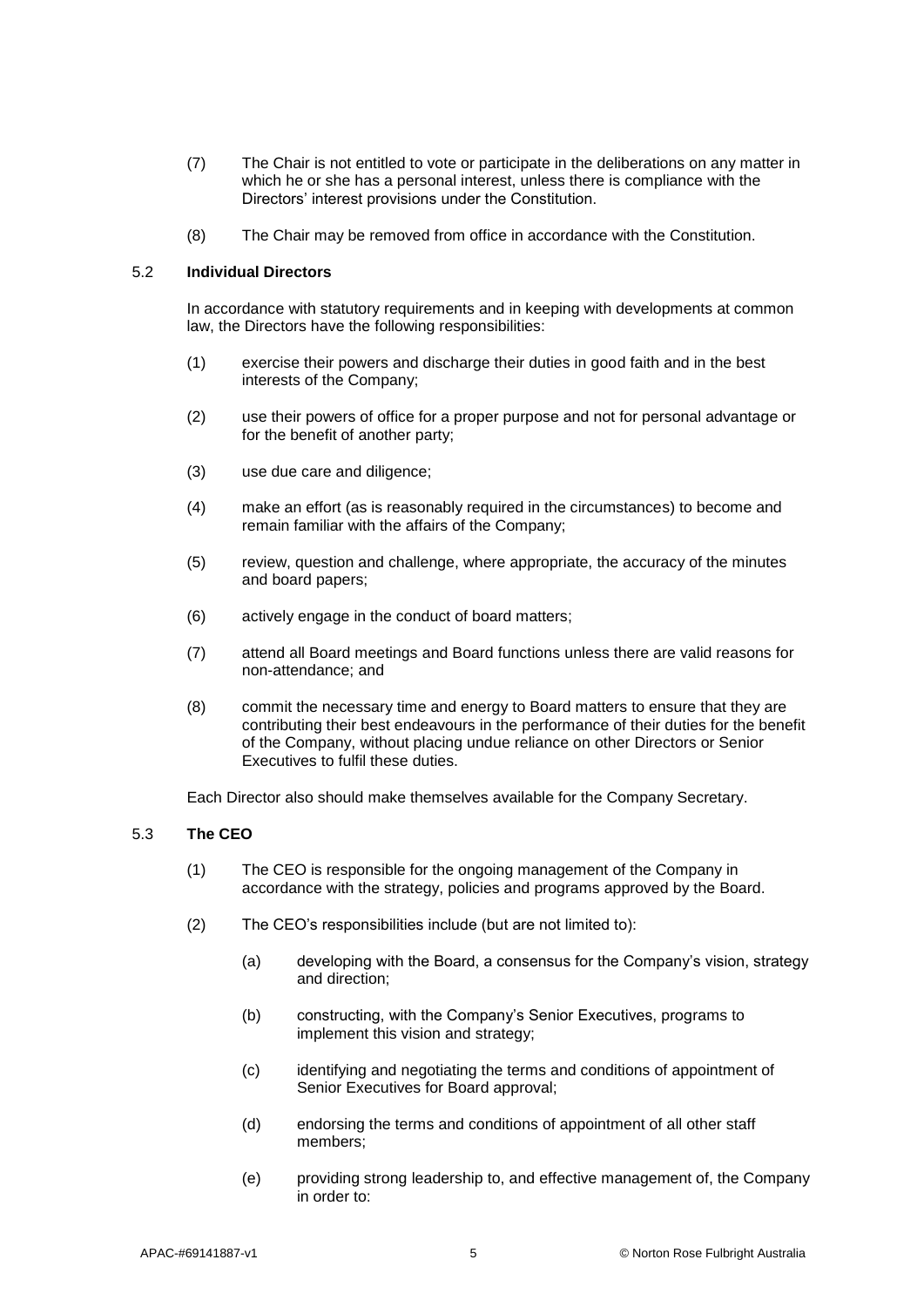- (i) encourage co-operation and teamwork;
- (ii) build and maintain staff morale at a high level; and
- (iii) build and maintain a strong sense of staff identity with, and a sense of allegiance to, the Company;
- (f) taking reasonable action to ensure a safe workplace for all personnel;
- (g) taking reasonable action to ensure a culture of compliance generally, and specifically in relation to environmental matters;
- (h) carrying out the day-to-day management of the Company, including implementing the strategic objectives and operating within the risk appetite set by the Board;
- (i) forming other committees and working parties from time to time to assist in the orderly conduct and operation of the Company;
- (j) keeping the Board informed, at an appropriate level, of all the activities of the Company with accurate, timely and clear information; and
- (k) ensuring that all personnel act with the highest degree of ethics and probity.
- (3) The Board formally delegates the power to the CEO to authorise all expenditures as approved in the budget or employment contract of each individual Director, subject to:
	- (a) all CEO remuneration, outside of normal monthly remuneration, which must be authorised by the Chair;
	- (b) all business related expenses paid to the CEO which must be authorised or ratified by the Chair;
	- (c) the terms of any delegated authority policy agreed by the Board; and
	- (d) the appointment of individuals to specific Senior Executive roles, however, provided that the terms and conditions under which appointed individuals report to the CEO must be approved by the Nomination and Remuneration Committee.

#### 5.4 **Secretary**

- (1) The Secretary reports directly to the Board through the Chair. All Directors will have access to the Secretary.
- (2) The Secretary is generally responsible for carrying out the administrative and legislative requirements of the Board. The Secretary holds primary responsibility for ensuring that the Board processes and procedures function efficiently and effectively.
- (3) The Secretary is appointed in accordance with the Constitution.
- (4) The specific tasks of the Secretary include:
	- (a) advising the Board and its committees on governance matters;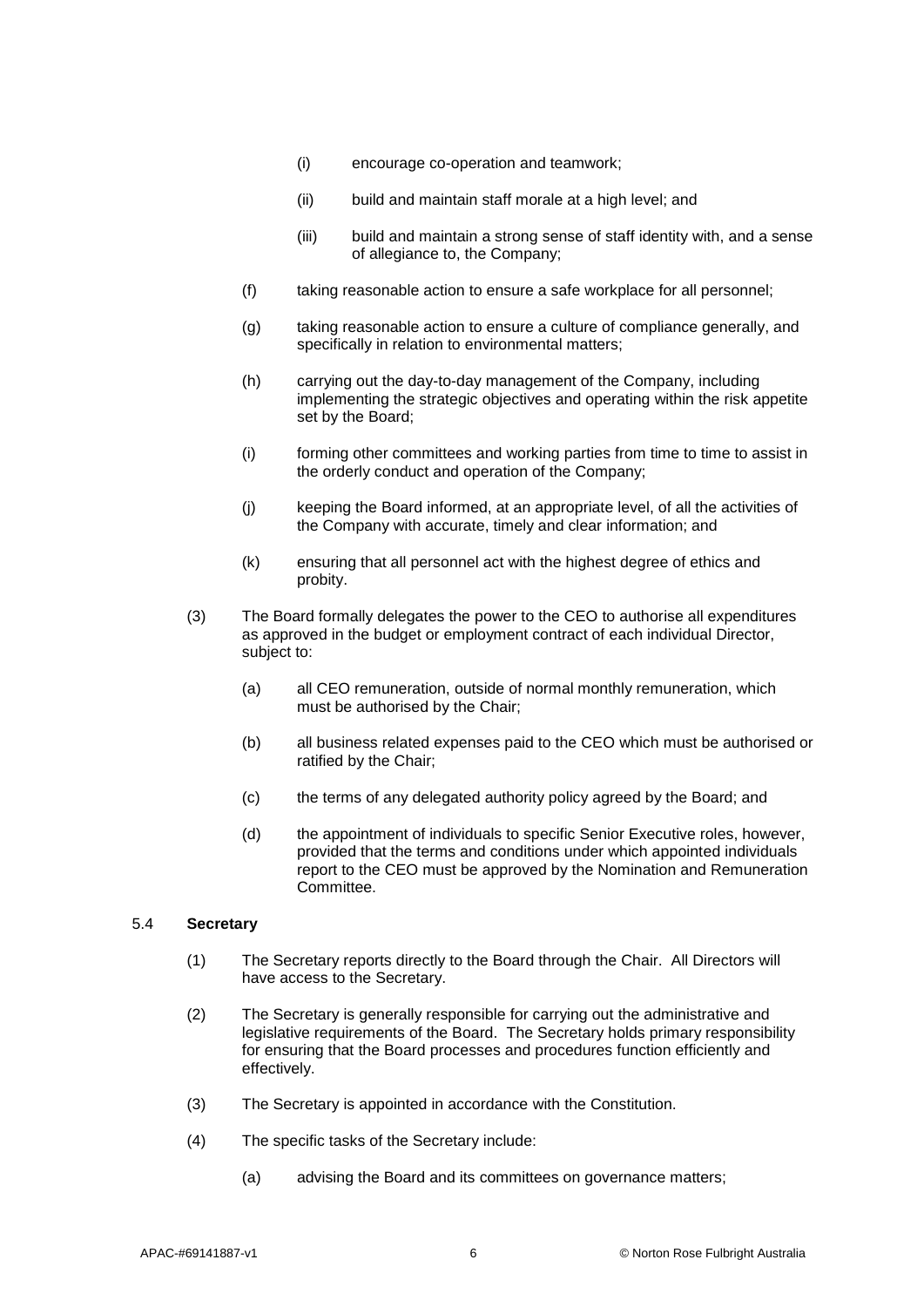- (b) monitoring that Board and committee policy and procedures are followed;
- (c) overseeing the Company's compliance program and taking reasonable action to ensure that all Company legislative obligations are met;
- (d) coordinating all Board business including:
	- (i) meetings;
	- (ii) timely preparation and despatch of agendas, board and committee papers; and
	- (iii) ensuring that the business at Board and committee meeting is accurately captured in the minutes; and
	- (iv) monitoring the completion of actions arising from Board meetings;
- (e) meeting statutory reporting requirements in accordance with relevant legislation;
- (f) helping to organise and facilitate the induction and professional development of the Directors; and
- (g) any other services the CEO or Chair may reasonably require.

## **6 Committees**

- (1) To assist with focusing on specific Board responsibilities in order to properly execute the Board's duties, the Board has the authority to establish and determine the powers and functions of the committees of the Board, including the Audit and Risk Management Committee and the Nomination and Remuneration Committee. Each Board committee is to document a charter, approved by the Board, setting out its responsibilities.
- (2) There are 2 standing committees:
	- (a) the Remuneration and Nomination Committee; and
	- (b) the Audit, Risk and Compliance Management Committee.

## **7 Meetings**

- (1) The Board has established procedures for conducting Board meetings and meetings of the various Board Committees.
- (2) Subject to the Constitution, non-executive Directors may confer periodically without executive Directors or other Senior Executives present.

## **8 CEO and CFO assurances**

8.1 It is the responsibility of both the CEO and the Chief Financial Officer (or equivalent) (**CFO**) to provide to the Board, before it approves the entity's financial statements for a financial period, a declaration that, in their opinion, the financial records of the entity have been properly maintained and that the financial statements comply with the appropriate accounting standards and give a true and fair view of the financial position and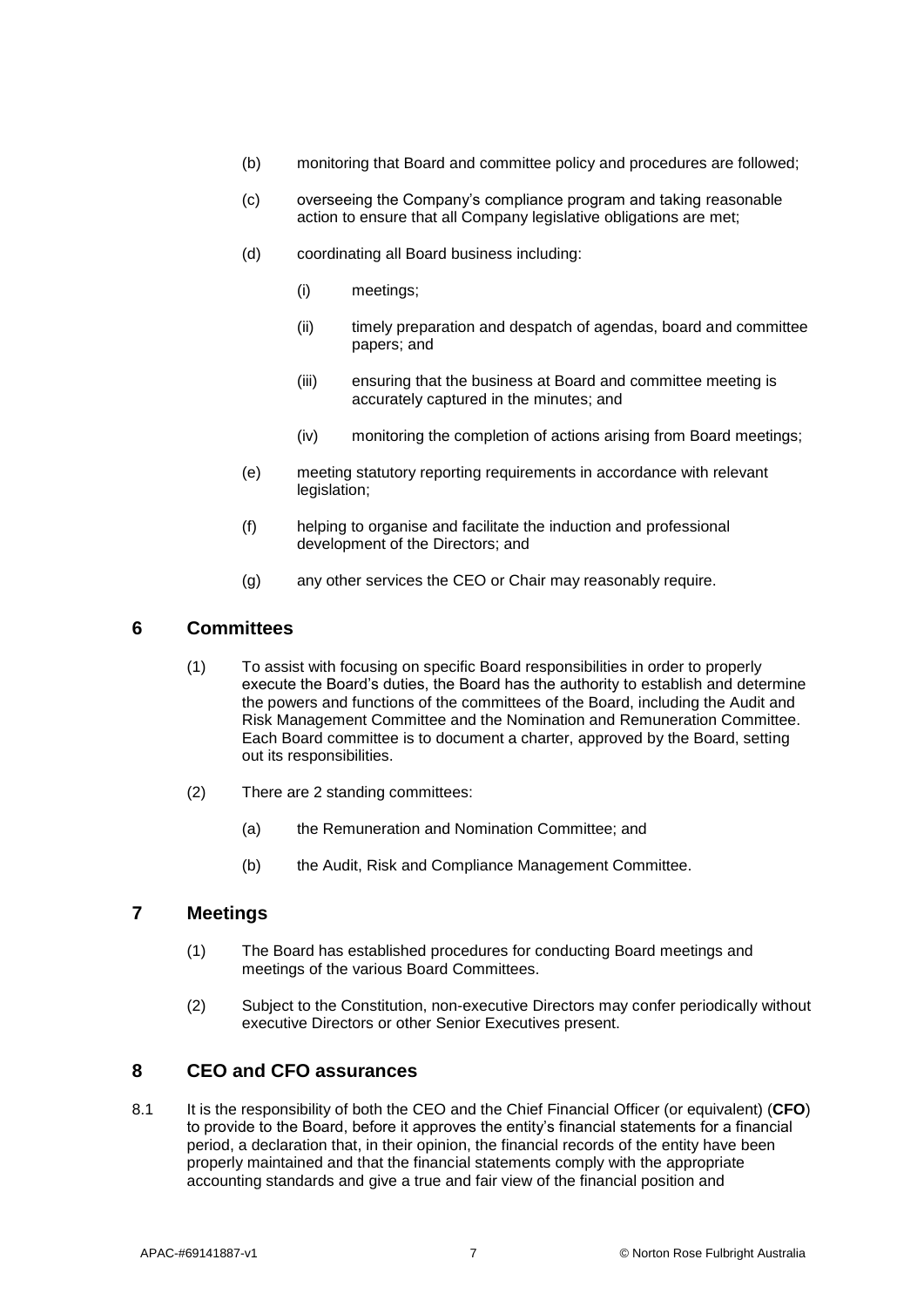performance of the entity and that the opinion has been formed on the basis of a sound system of risk management and internal control which is operating effectively.

## **9 Board Performance**

- 9.1 The Board will regularly assess and review the performance of the Board, the Company's committees and individual Directors, at least annually.
- 9.2 The Board will consider periodically using external facilitators to conduct its performance reviews.
- 9.3 The Board will select a suitable non-executive Director to conduct the performance evaluation of the Chair after having canvassed the views of the other Directors.

### **10 Code of Conduct**

- 10.1 To promote ethical and responsible decision-making, the Board must approve a Code of Conduct as to the practices necessary to maintain confidence in the Company's integrity and the responsibility and accountability of individuals for reporting and investigating reports of unethical practices.
- 10.2 The Code of Conduct will deal with the following main areas:
	- (1) conflicts of interest;
	- (2) confidentiality;
	- (3) fair dealing;
	- (4) inside information;
	- (5) compliance with laws and regulations;
	- (6) corporate opportunities;
	- (7) protection and proper use of the Company's assets; and
	- (8) encouraging the reporting of unlawful, unethical behaviour.
- 10.3 All Directors, Senior Executives and employees must comply with the Code of Conduct and demonstrate commitment to the Code and consistency in its execution. Adherence to the Code of Conduct must be periodically evaluated and intermediate action taken where necessary.

## **11 Induction and continuing education**

- 11.1 The Board must implement an appropriate induction and education process for new Board appointees and Senior Executives.
- 11.2 The Board must consider the need for Director education from time to time and where considered necessary ensure that Director education occurs regularly and that the Directors are given the opportunity to undertake professional development education in order to develop and maintain the skills and knowledge needed to perform their role as Directors effectively.